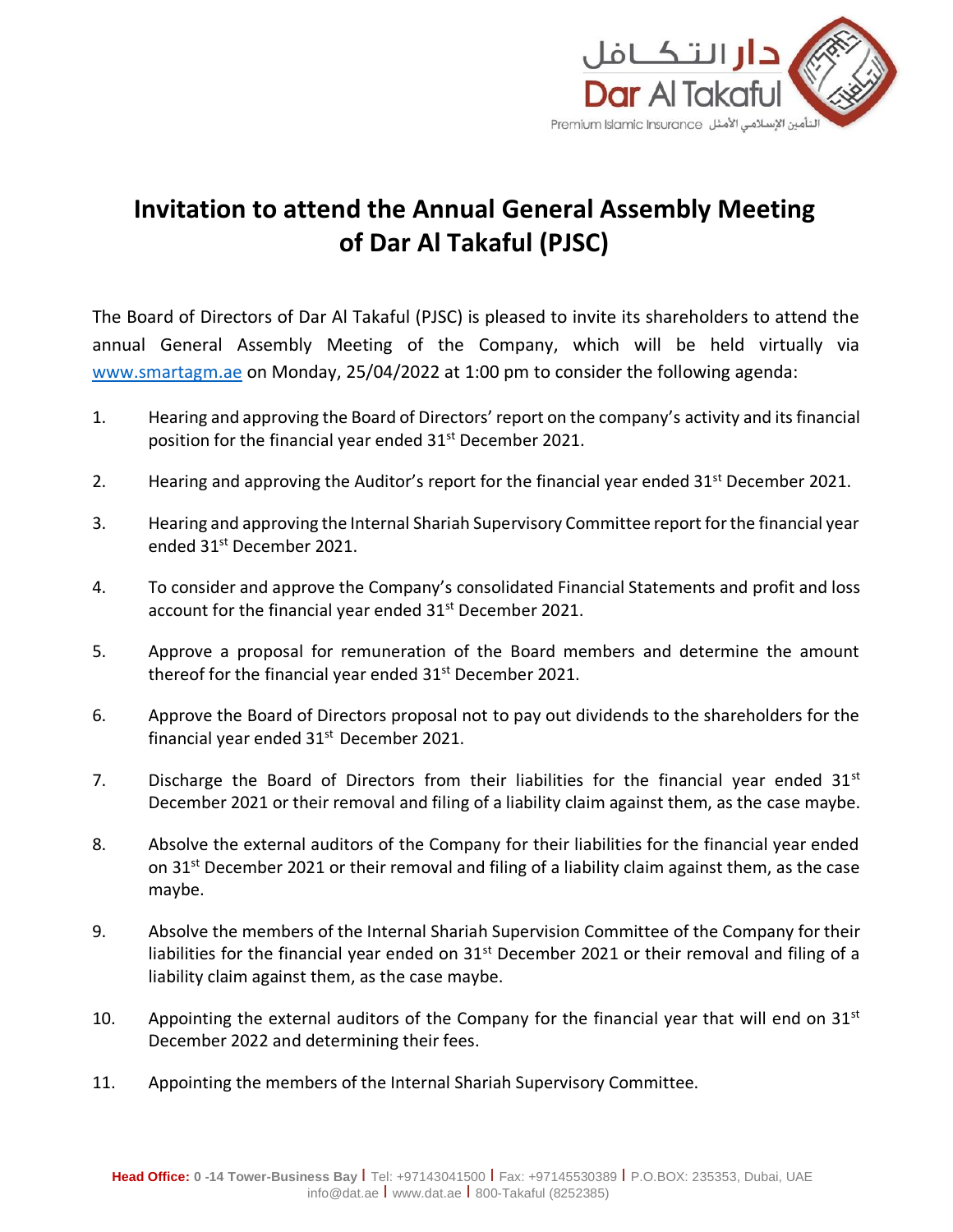

12. Approve the appointment of Mr. Mr. Marwan Ahmad Lutfi Harmoozi in replacement of Mrs. Metha Mohamed AlSharif Al Hashemi who resigned from the Board.

## **Regarding the merger with National Takaful Company (Watania) PJSC, the general assembly to consider and approve by way of special resolution:**

- 1. The proposed merger (the **Merger**) of the Company and National Takaful Company (Watania) PJSC (**Watania**) to be effected by way of a merger pursuant to Article 285(1) of UAE Federal Decree Law No. 32 of 2021 Concerning Commercial Companies (the **Law**), through the issuance of 0.734375 new shares in the Company for every 1 share(s) in Watania, subject to the terms and conditions of the Merger.
- 2. The terms of the Merger agreement entered between the Company and Watania in accordance with Article 285(1) and Article 287(1) of the Law and the indicative timeline for the Merger.
- 3. The independent valuation report issued by KPMG, the appointed independent valuer, regarding the independent valuation of the assets of the Company and Watania.
- 4. The following resolutions and the consequential amendments to the Company's Articles of Association upon the Merger being effective:
	- (a) the increase of share capital of the Company from AED 150,000,000 to AED 260,156,250, subject to the terms and conditions of the Merger and with effect from the Merger becoming effective;
	- (b) the amendment of Article 7 of the Company's Articles of Association to reflect the increase of share capital of the Company described in (a) above;
	- (c) subject to the approval of the concerned authorities, the approval of the amended Articles of Association of the Company as published on the Company's website and uploaded to the DFM portal.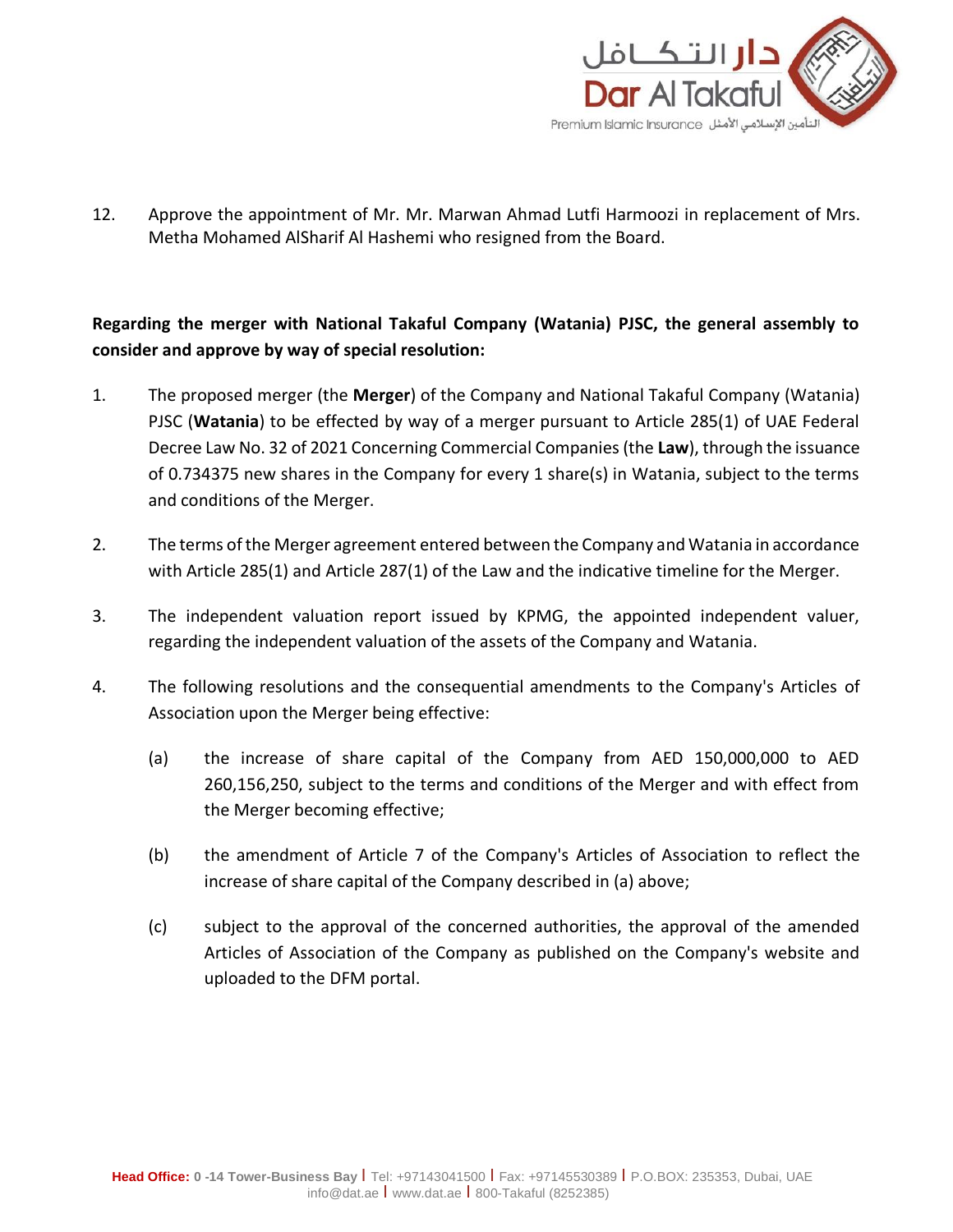

- 5. The election of 7 members to the Board of Directors of the Company for a term of three years and with effect from the Merger becoming effective, such members being:
	- (a) Dr. Ali Saeed Bin Harmal Al Dhaheri
	- (b) Dr. Mohamed Ali Al Barwani
	- (c) Mr. Usama Mohamed Al Barwani
	- (d) Mr. Shahab Ahmed Lutfi Ali Harmoozi
	- (e) Mr. Matar Hamdan Sultan Hamad Al Ameri
	- (f) Mr. Mohamed Nael Al Shamsi
	- (g) Mr. Abdallah Malek Osseiran
- 6. The authorisation of the Board of Directors of the Company, or any person so authorised by the Board of Directors, to adopt any resolution or take any action as may be necessary to implement any of the above resolutions including, without limitation, to: (a) apply for a certificate to be issued by the Securities and Commodities Authority to declare the Merger of the Company and Watania, the increase in share capital and the amendments to the Company's Articles of Association effective; and (b) apply for the listing of new ordinary shares of the Company on the DFM; and (c) correspond and negotiate with any person, entity (official or otherwise) within and outside the United Arab Emirates, adopt such resolutions and take any such action as may be necessary to obtain the necessary approvals to effect the Merger.

## Notes:

1. The shareholder circular (**Shareholder Circular**), which sets out a description of the Merger and the combined businesses of Dar Al Takaful and Watania following completion of the Merger, can be viewed at Dar Al Takaful website at [www.dat.ae](http://www.emaar.com/) or, alternatively, hard copies of the Shareholder Circular can be obtained (without charge) from the office of DAT at Dubai World Trade Centre, Dubai, United Arab Emirates.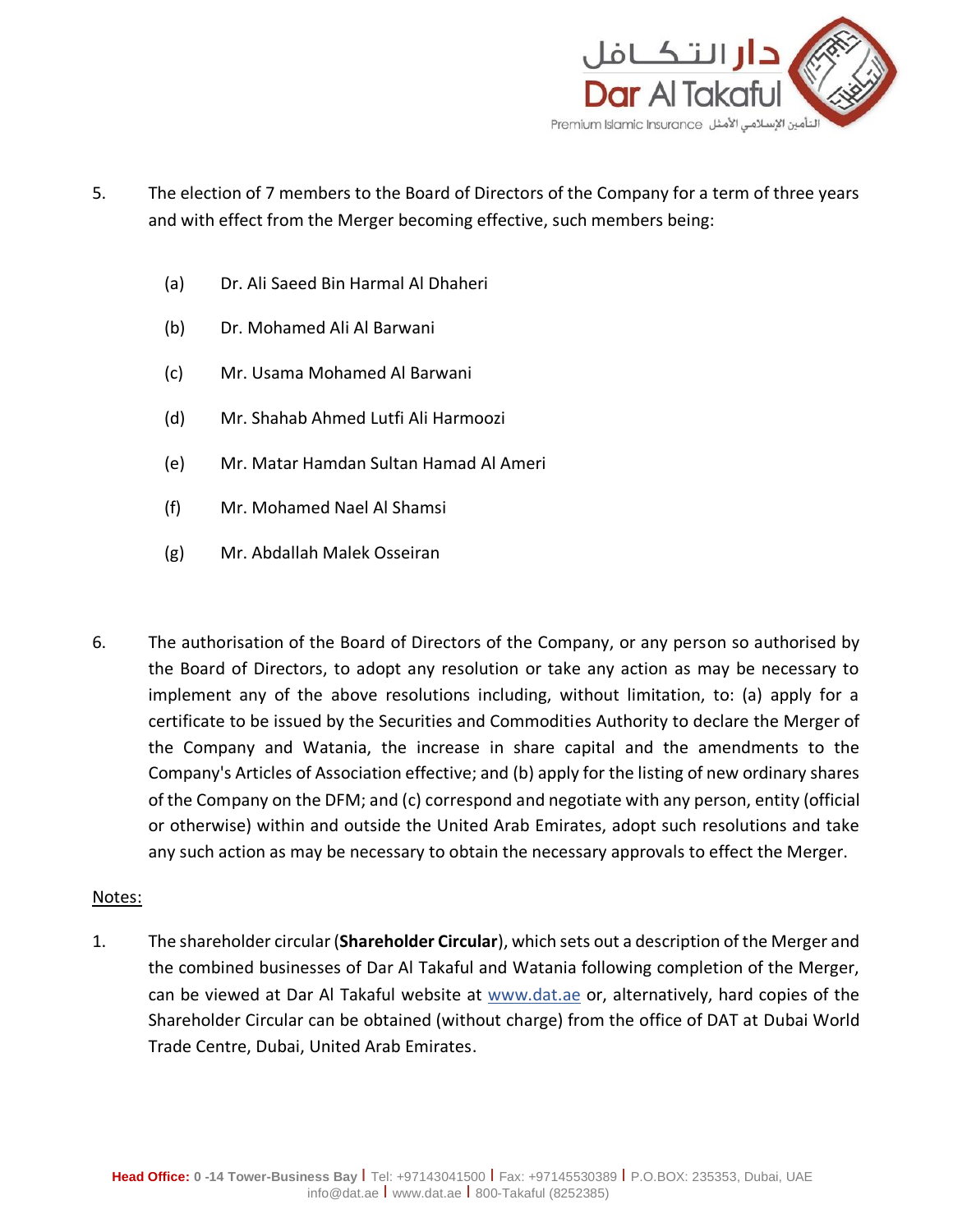

- 2. As directed by the Securities and Commodities Authority, the Company's shareholders who will attend the General Assembly Meeting. Registration will be open from 12:00 on Sunday 24 April 2022 and will close at 13:00 on Monday, 25 April 2022. For electronic registration, please visit the website (www.smartagm.ae).Holder of proxies must send a copy of their proxies to the email address IR@dat.ae with their names and mobile numbers to receive a text message of registration.
- 3. Any shareholder who has the right to attend the General Assembly meeting may delegate any person other than a member of the Board of Directors of the Company, employees of the Company, brokerage company or its staff under a special written power of attorney. In such a capacity, no proxy may represent more than 5% of the shares in the capital of the Company. Shareholders who are minors or interdicted shall be represented by their legal representatives. (Subject to the provision of clauses (1) and (2) of Article No. (40) of the Chairman of Authority's Board of Directors' Decision No. (3/ R.M) of 2020 concerning the approval of Public Joint Stock Companies Governance Guide).
- 4. Each shareholder who will be represented by a representative must submit the proxies and any supporting documents upon registration via the electronic link [www.smartagm.ae.](http://www.smartagm.ae/) The shareholders can appoint any of the below representatives in accordance with paragraph (4) of Article 40 of the Chairman of Authority's Board of Directors' Decision no. (3/ R.M) of 2020 concerning the approval of Public Joint Stock Companies Governance Guide).

Abdul Rahman Lootah & Associates: Telephone number **04- 2944111** Email [secretary@lootahlaw.ae](mailto:secretary@lootahlaw.ae)

- 5. The shareholder signature on the power of attorney referred in clause No. (4) shall be the signature approved by any of the following entities:
	- a) Notary Public.
	- b) Commercial chamber of economic department in the state.
	- c) Bank or company licensed in the state, provided that the agent shall have account with any of them.
	- d) Any other entity licensed to perform attestation works.